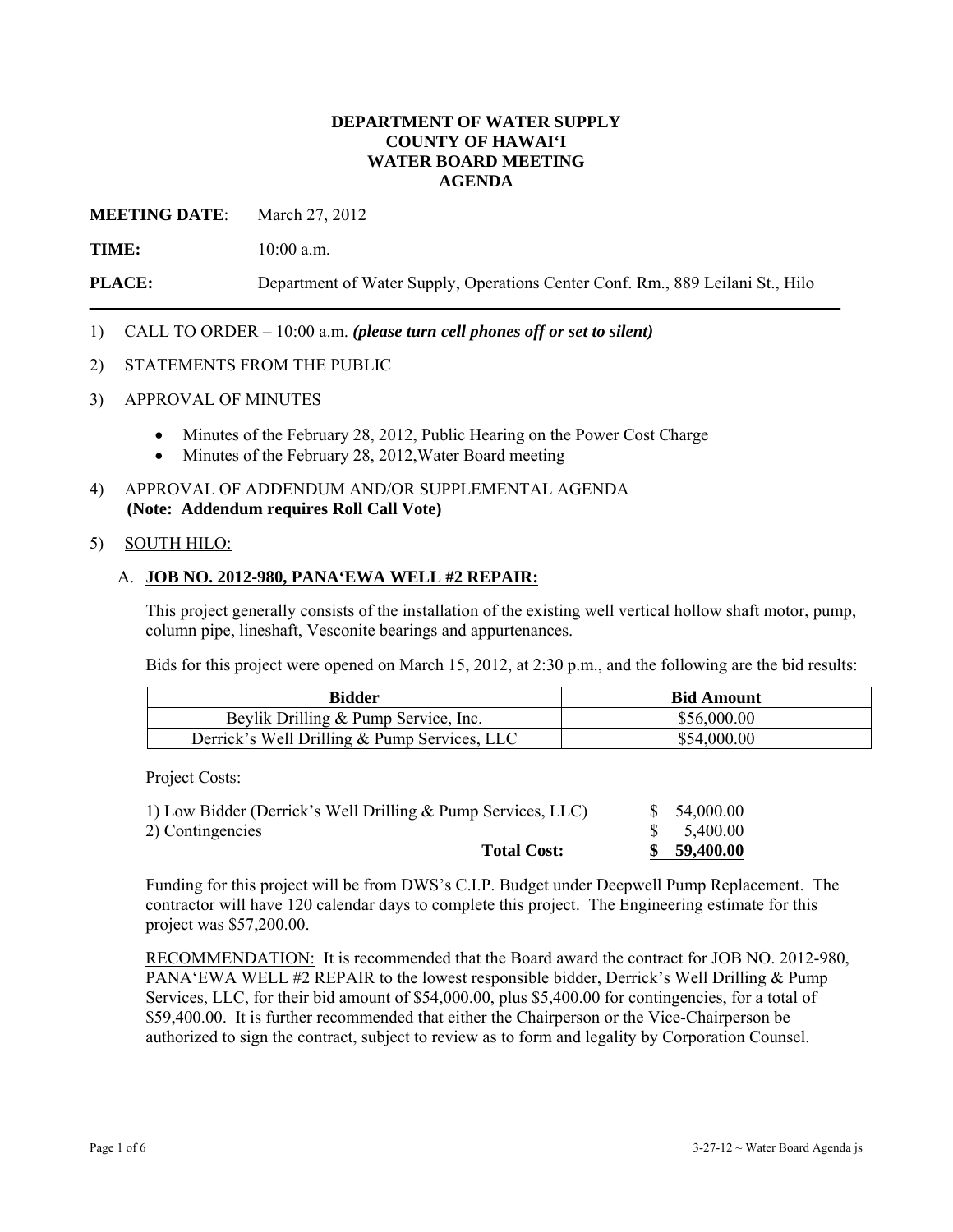# 6) NORTH KONA:

# A. **SECOND AMENDMENT TO WATER AGREEMENT: KOHANAIKI SHORES, LLC, PALAMANUI GLOBAL HOLDINGS, LLC, AND WATER BOARD:**

Kohanaiki Shores, LLC, Palamanui Global Holdings, LLC, and the Water Board and/or their predecessors in interest ("The Parties") entered into an agreement dated June 15, 1999, relating to the development of water sources in North Kona. A First Amendment to the Water Agreement was entered into on January 11, 2007. Water quality issues have arisen with respect to the water sources that were the subject of this agreement. The parties now wish to enter into a Second Amendment to the Water Agreement that addresses those concerns.

The attorney for Kohanaiki and Palamanui has requested that the matter be deferred to the April 24, 2012, Board meeting.

RECOMMENDATION: It is recommended to defer this matter to the April 24, 2012, Board meeting.

# B. **WATER AGREEMENT BETWEEN TRUSTEES OF THE ESTATE OF BERNICE PAUAHI BISHOP (KS) AND KAMEHAMEHA INVESTMENT CORPORATION (KIC) AND THE WATER BOARD REGARDING TMKS:7-8-10:078 AND 7-8-10:004:**

The TRUSTEES OF THE ESTATE OF BERNICE PAUAHI BISHOP ("KS") and KAMEHAMEHA INVESTMENT CORPORATION ("KIC") wish to enter into an agreement with the Water Board to allow the re-assignment of water units from Tax Map Keys 7-8-010:078 (291 equivalent units) and 7-8- 010:004 (341 equivalent units) to parcels of land now or hereafter owned by KS, by KIC, or by any partially or wholly-owned subsidiary of KS or KIC within the Keauhou Resort Development Area. These units have been fully paid for, and can be used without any further facilities charge requirements. Re-assignment of these units would be subject to Water Board approval.

RECOMMENDATION: It is recommended that Water Board approve the subject agreement between KS, KIC, and the Water Board, and that the either the Chairperson or Vice-Chairperson be authorized to execute the agreement, subject to review as to form and legality by Corporation Counsel.

# C. **WELL DEVELOPMENT AGREEMENT (KEAUHOU RESORT DEVELOPMENT AREA) WITH TRUSTEES OF BERNICE PAUAHI BISHOP (KS), KAMEHAMEHA INVESTMENT CORPORATION (KIC) AND THE WATER BOARD REGARDING THE KEAUHOU- KAMEHAMEHA WELLS:**

The TRUSTEES OF THE ESTATE OF BERNICE PAUAHI BISHOP ("KS") and KAMEHAMEHA INVESTMENT CORPORATION ("KIC") wish to enter into an agreement with the Water Board, to develop one of KIC's wells that have been previously drilled and tested, and has similar properties to our other high level aquifers. This agreement would allow DWS to outfit the well and receive two thirds (2/3) of the well's capacity and KS/KIC would receive one third (1/3) of the capacity. It is anticipated that a 1.5 MGD pump will be installed, and therefore, DWS will be receiving 1 MGD, and KS/KIC will receive 0.5 MGD for use on lands now or hereafter owned by KS, by KIC, or by any partially or wholly-owned subsidiary of KS or KIC within the Keauhou Resort Development Area. These units (approximately 800 units) are subject to prevailing facilities charges at the time they will be used.

Should this subject agreement be executed, the 1983 Agreement between KIC and the Water Board will be extinguished, and there will be no further obligations by either party under such agreement. There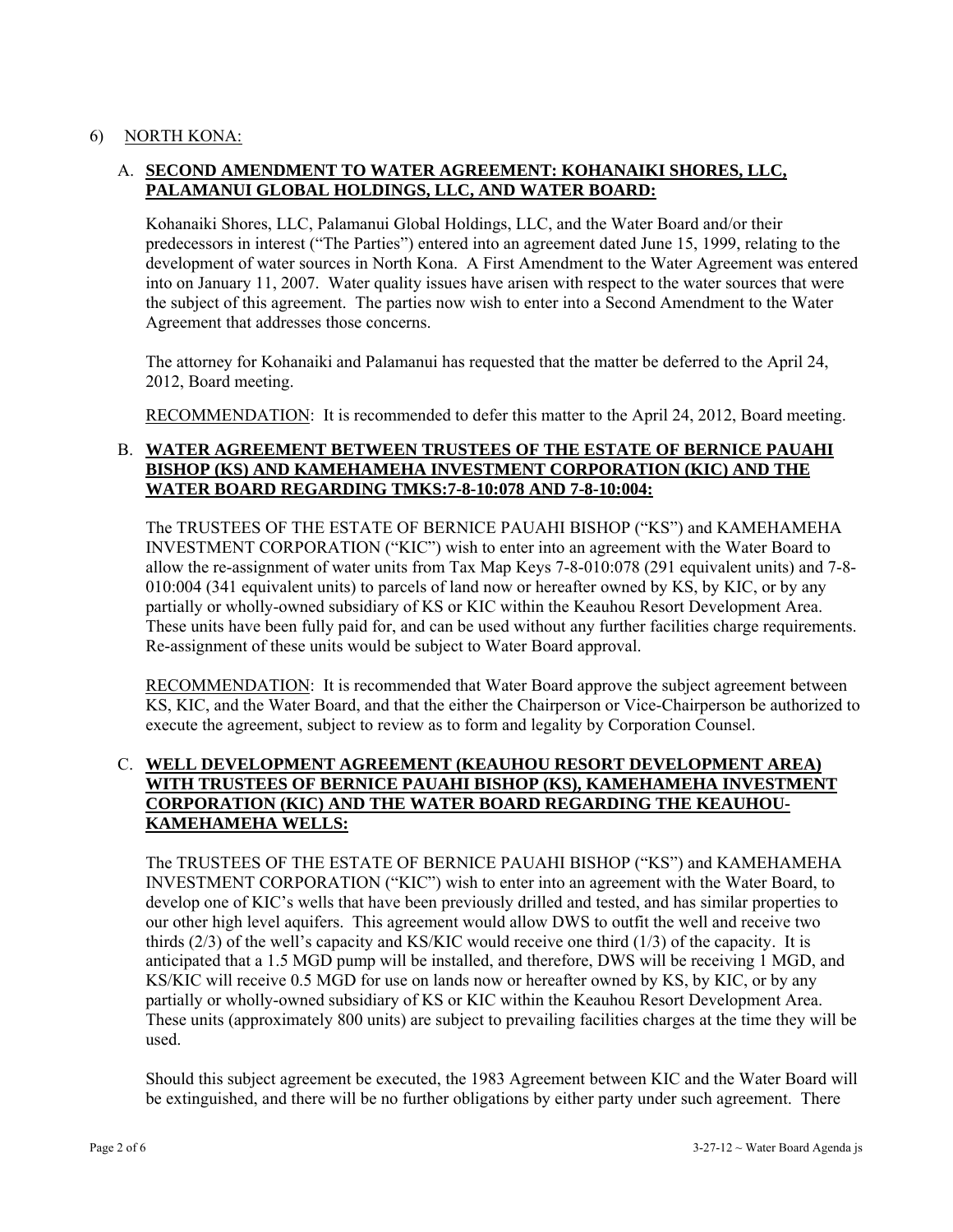are 1,504 units outstanding on the 1983 Agreement that have not been issued, and that will be forfeited under this new agreement.

RECOMMENDATION: It is recommended that Water Board approve the subject agreement between KS, KIC, and the Water Board, and that the either the Chairperson or Vice-Chairperson be authorized to execute the agreement subject to review as to form and legality by Corporation Counsel.

# D. **DUE DILIGENCE WORK RE: KS/KIC'S KEAUHOU-KAMEHAMEHA WELL 2/WELL SITE/TANK SITE AND WELL/STORAGE TANK SEGMENT AREA AS OUTLINED IN THE KS/KIC/WATER BOARD WELL DEVELOPMENT AGREEMENT:**

The Department is intending to hire the professional services necessary to perform the due diligence as specified in the Agreement regarding the Keauhou-Kamehameha 2 Well, should the Agreement be approved by the Board. Specifically, a hydrologist would analyze the existing condition of the well, including, but not limited to, the quality and quantity of water available, as well as the construction of the completed exploratory well (plumbness and alignment). The hydrologist would also review the well completion report to determine the feasibility of outfitting the well, to turn it into a production well.

Funds for this agreement would be from DWS's C.I.P. list, under "Miscellaneous" agreements.

RECOMMENDATION: It is recommended that the Board approve a due diligence study, and allow the Department to enter into a professional services agreement as described above. The study would be funded under the FY 2012 C.I.P. budget.

#### 7) MISCELLANEOUS:

# A. **DEDICATION OF WATER SYSTEMS**:

The Department received the following documents for action by the Water Board. The water systems have been constructed in accordance with the Department's standards and are in acceptable condition for dedication.

#### **1. LICENSE NO. 764**

 *(This item was deferred from the February 28, 2012 Board meeting.)*  (Non-Exclusive Right) (Benefit (B) Lālāmilo Offsite Water Systems and New Lālāmilo 1.0 MG Reservoir Licensor: State of Hawai'i, Department of Hawaiian Home Lands Tax Map Key: (3) 6-6-001:077 portion Final Inspection Date: *TBA* Water System Cost: *TBA*

# **2. GRANT OF EASEMENT**

 **(**For Fire Hydrant Purposes) Grantor: Larry McCabe and Wanee McCabe Tax Map Key: (3) 7-4-009: 109 portion

#### **3. GRANT OF EASEMENT**  (For Water Meter Purposes) Grantor: Hugh Hazard Willocks

Tax Map Key: (3) 2-5-040: 032 portion

RECOMMENDATION: It is recommended that the Water Board accept these documents subject to the approval of the Corporation Counsel, and that either the Chairperson or the Vice-Chairperson be authorized to sign the documents.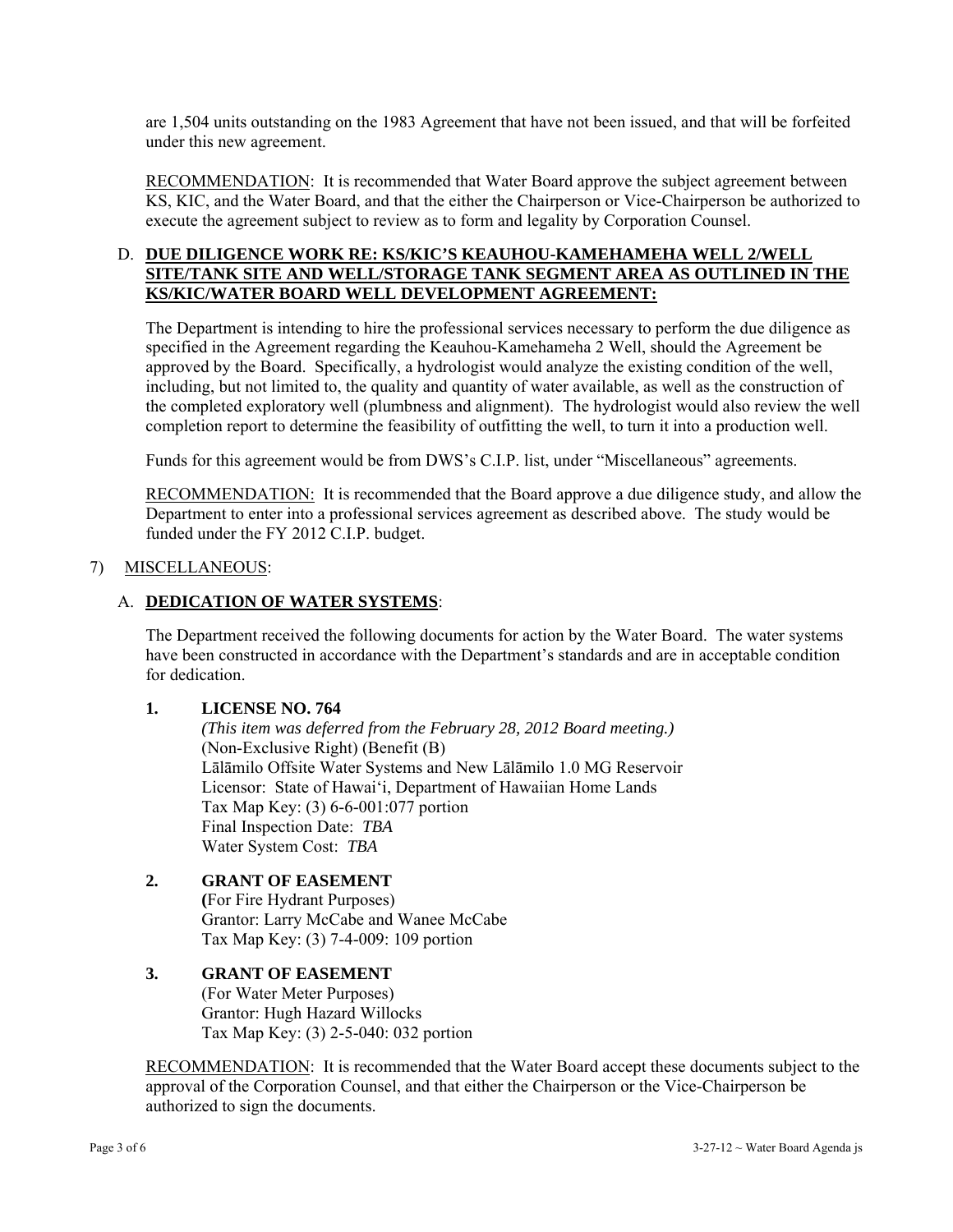# B. **DEPARTMENT OF WATER SUPPLY PROPOSED OPERATING BUDGET FOR FISCAL YEAR 2013 AND 5-YEAR CAPITAL IMPROVEMENT BUDGET FOR FISCAL YEARS 2013- 2017:**

FY 2013 Operating revenues were computed based on a 3.53% decline in consumption to 8.2 billion gallons, along with a 2.2% increase in water rates that were determined in a rate study by RW Beck. Salaries expense was reduced 4.6% for 1-day furloughs in effect through FY 2013. Salaries were included for 165 employees and 18 vacant positions.

The C.I.P. budget is presented in a new 5-year format in order to give a clearer picture of where and what our infrastructure needs are.

A public hearing on the proposed Operating Budget for FY 2013 and 5-Year Capital Improvement Budget for Fiscal Years 2013-2017 was held just prior to today's regular Water Board meeting.

RECOMMENDATION: It is recommended that the Water Board approve the Department's FY 2013 Operating budget and 5-year C.I.P. budgets for Fiscal Years 2013-2017 on this second of two readings.

# C. **AGREEMENT WITH STATE DEPARTMENT OF HEALTH FOR A WELLHEAD (SOURCE WATER) PROTECTION GRANT:**

The State Department of Health – Safe Drinking Water Branch is proposing to give the Department of Water Supply (DWS) a grant of \$200,000.00 over a two-year period to be used for development and implementation of a Wellhead (Source Water) Protection program. In the first year of the grant, DWS's intention is to develop a public outreach and information program to educate the public, (i.e., business owners, residents and visitors), on the importance of protecting the water quality of Hawaii Island's source waters. The second year of the grant will focus on the implementation of the program. Past experience has shown that protection of the water quality of source water provides consumers with higher quality water, with a lower treatment cost over the long term.

RECOMMENDATION: It is recommended that the Board approve this agreement with the State Department of Health. It is further recommended that either the Chairperson or the Vice-Chairperson be authorized to sign the agreement, subject to review as to form and legality by Corporation Counsel.

# D. **COMMUNICATION DATED MARCH 15, 2012 FROM DEPARTMENT OF ENVIRONMENTAL MANAGEMENT TO DEPARTMENT OF WATER SUPPLY RE: 1) DISCONTINUANCE OF WATER SERVICE FOR NON-PAYMENT OF SEWER CHARGES AND 2) COMBINING WATER AND SEWER BILLS:**

For discussion.

# E. **DISCUSSION REGARDING DRAFT OF PROPOSED RULE CHANGE REGARDING WATER SERVICE TO CONSUMERS/RESPONSIBILITY FOR PAYMENT OF BILLS:**

For discussion.

# F. **REPORT OF AD HOC FINANCE COMMITTEE:**

The Water Board's Ad Hoc Finance Committee Chairperson, Mr. Art Taniguchi, has been investigating the three focus areas (DWS's policies on credit card use, cash control and vehicle take-home), which encompass the scope of the Committee's work. At this meeting, the Committee may do the following:

 Discussion of DWS's cash handling procedures and proposed changes. Discussion may include a possible switchover to Oahu's billing system.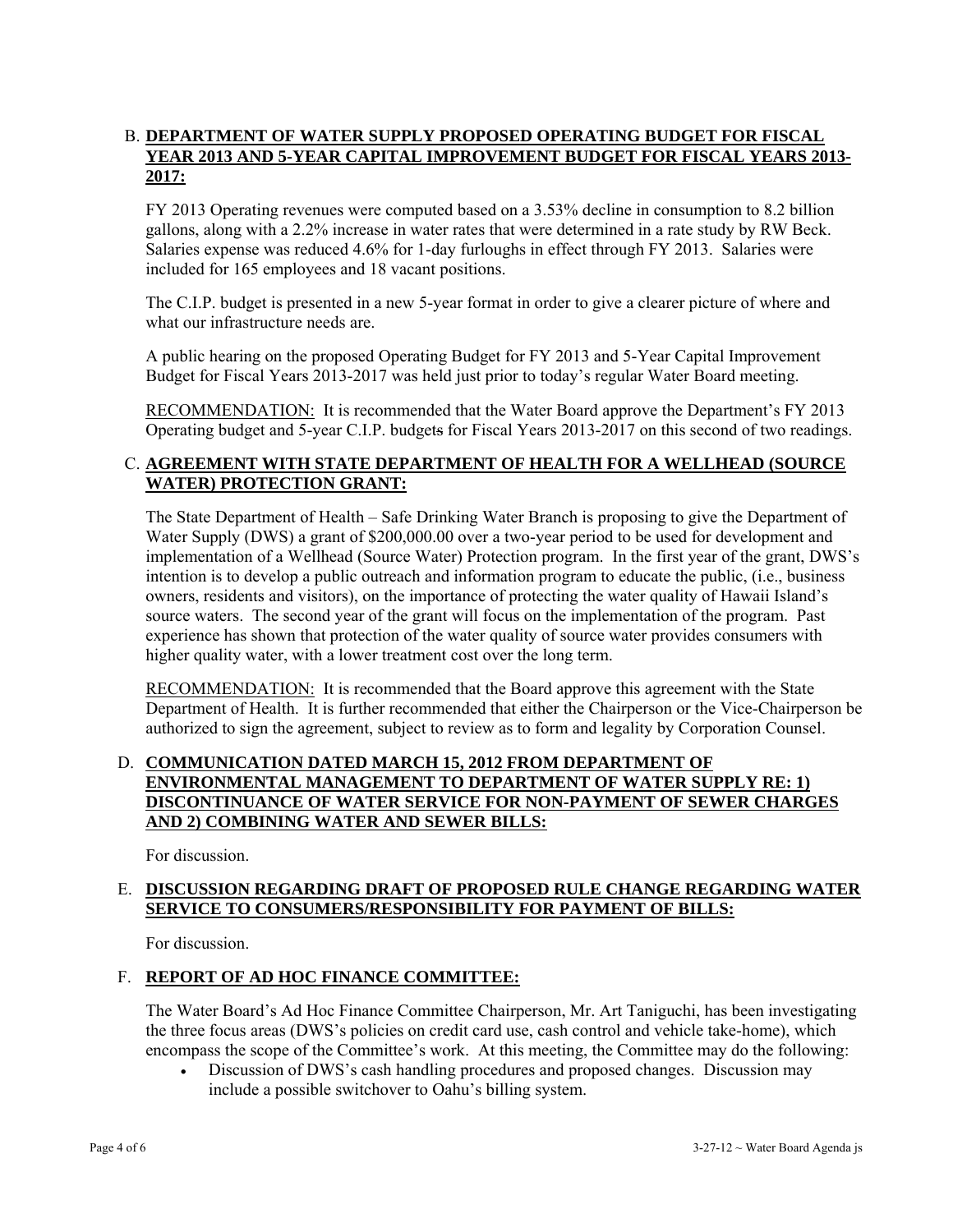# G. **DISCUSSION REGARDING WATER BOARD'S 2012-2013 GOALS FOR THE ADMINISTRATION:**

For discussion.

# H. **ENERGY MANAGEMENT ANALYST UPDATE:**

The Energy Management Analyst will provide an update on significant changes or noteworthy areas relating to energy use and the Department's Green Initiatives.

### I. **MONTHLY PROGRESS REPORT**:

Submission of Progress Report of Projects by the Department. Department personnel will be available to respond to questions by the Board regarding the status/progress of any project.

#### J. **REVIEW OF MONTHLY FINANCIAL STATEMENTS:**

Submission of financial statements and information relating to the financial status of the Department. Department personnel will be available to respond to questions by the Board relating to the financial status of the Department.

# K. **MANAGER-CHIEF ENGINEER'S REPORT:**

The Manager-Chief Engineer will provide an update or status on the following:

- 1) Palani Road Transmission Waterline Project
- 2) Hawaiian Ocean View Estates Project
- 3) HELCO/Āhualoa update
- 4) Kawailani Tank update
- 5) Pu'ukala/Kona Ocean View Properties Subdivision Improvement District Update
- 6) Update on Delinquencies
- 7) Timeline for completing Strategic and Business Plans
- 8) Kona Water Roundtable
- 9) Public Information and Education Specialist Update

#### L. **CHAIRPERSON'S REPORT:**

Chairperson will raise issues of interest to the Board, including possibly future venues for Board meetings this year.

#### 8) CONTESTED CASE HEARING (NOTICED FOR 11:30 A.M.):

# A. **WATER SERVICE ACCOUNT NO. 83088290-10 (TMK 6-2-009:020):**

The above Contested Case Hearing is to take place in accordance with Chapter 91 of the Hawai'i Revised Statutes and Rule 2-5 of the Rules and Regulations of the Department of Water Supply.

The issues involved in the above-referenced hearing will be Ms. Maia Wasowski's appeal of the amounts shown due and owing on account #83088290-10 and consequently, the appeal of the shut-off notice dated January 18, 2012, for failure to pay said amount.

This hearing is being set pursuant to Ms. Wasowski's written request of January 27, 2012.